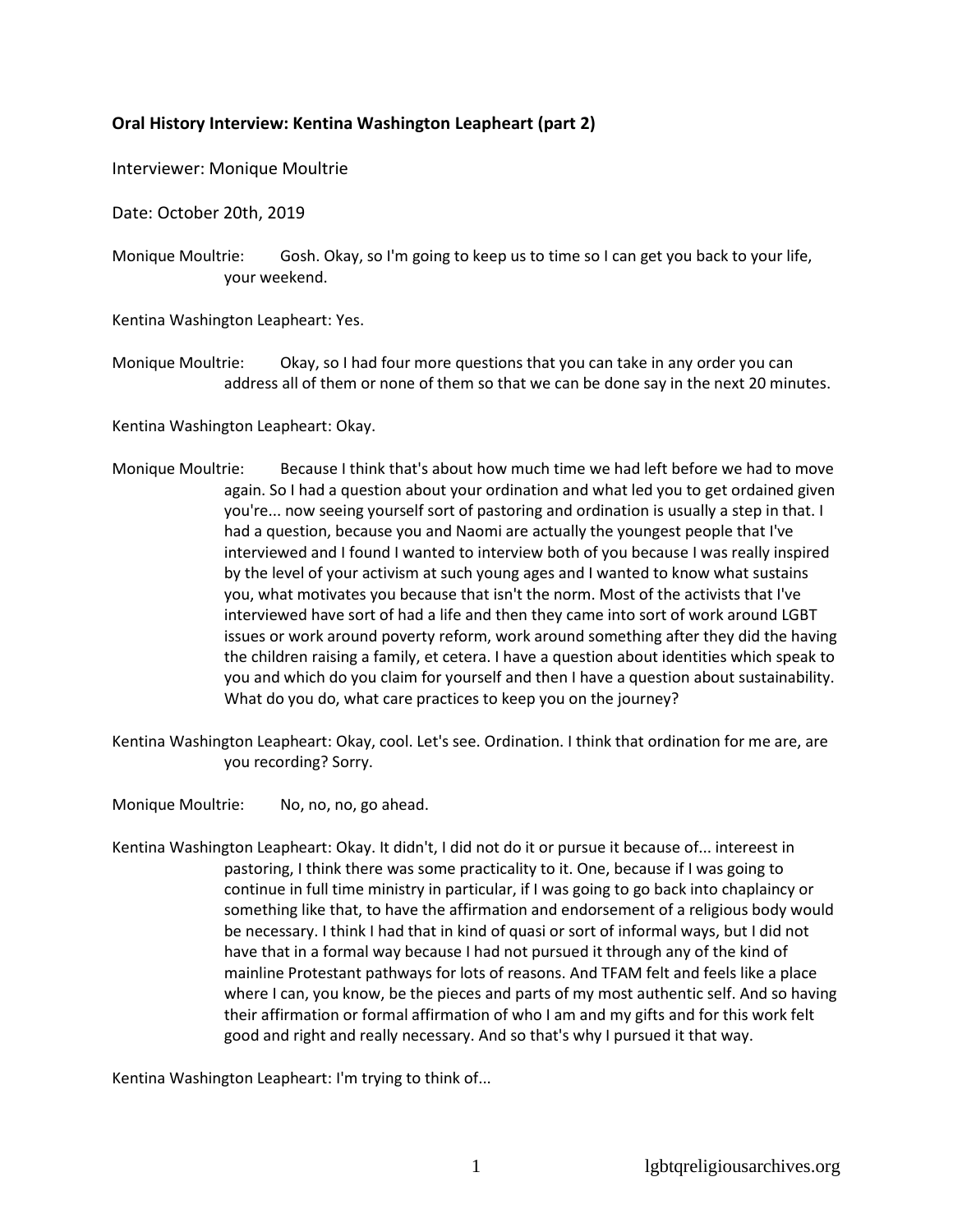Monique Moultrie: Is the ordination through TFAM also through UCC? Except the...

- Kentina Washington Leapheart: No. So I have not... they do have a... TFAM does have a reciprocal relationship, but you can have dual standing. You can go for dual standing. But I have not pursued reclamation in the UCC. I have the, I was a member of the UCC church through my first year of seminary. I took the UCC politics class. I've done CPEs. So in many respects I do have most of the requirements for One Nation UCC, but I have not been formally connected to a UCC congregation in any sort of length of time. Like you would have recently. So in each association with the UCC is different in terms of what they require. And so even though I had been a member, for example, of Trinity for five years or six years or something at the point that I went to seminary, that doesn't necessarily transfer over for me being here in Philly.
- Kentina Washington Leapheart: I haven't found a church here, UCC church here any way that kind of fits me. So I'm not a person that feels that compulsory church attendance or membership is how I legitimize like... my call. I know that there's lots of different schools of thought about that. I have never been one that has attended church in a compulsory fashion. I wanted it to be cause I wanted to go. So yeah. So until I find that kind of space or place... In Chicago, I did, but that was Episcopal congregation. That's the congregation that I was a member of right before I moved to Philly. And so that, I still do call that my church home and tithe there and all that.
- Monique Moultrie: Okay. The next set of questions was around what motivates your witness? Where do you find courage? What sustains you?
- Kentina Washington Leapheart: I think I'm motivated by, I think when I think about chaplaincy for example, and I think about kind of why I started in that role and what it felt like to be an advocate or an activist. Like I've used the word advocate or any kind of activist interchangeably. For me it was because I feel compelled to act as a voice or to help to amplify voices that get drowned out by the deluge of injustice in this world. and so whether that's injustice on a small scale, you go to a hospital and the doctor doesn't believe you when you say that you're in pain, or a large scale, you can't access abortion or live in an unsafe community where your kids are worried about how they're getting back to school every day... or you're living in Chicago and the teachers are on strike right now because they need to be, you know? The voices of people who nobody wants to listen to get drowned out.
- Kentina Washington Leapheart: And so perhaps if I could do some small part to number one even hear those voices, to put my ear to them, and number two to amplify them and use whatever privileges that I might have by virtue of my education and by virtue of my class status by virtue of my experiences, I would like to do that. I have a daughter and so I think that much of the work that I do around issues related to women are not only because I'm a woman and I'm committed to women's health and women's equality, but also because I'm trying to, sometimes kicking and screaming, raise a teenager who will be proud of who she is in all of her identities. As soon as she comes to know all of those and grows up and will live in a world where she's not in danger or punished because of her identities as a black person, as a woman, et cetera, et cetera.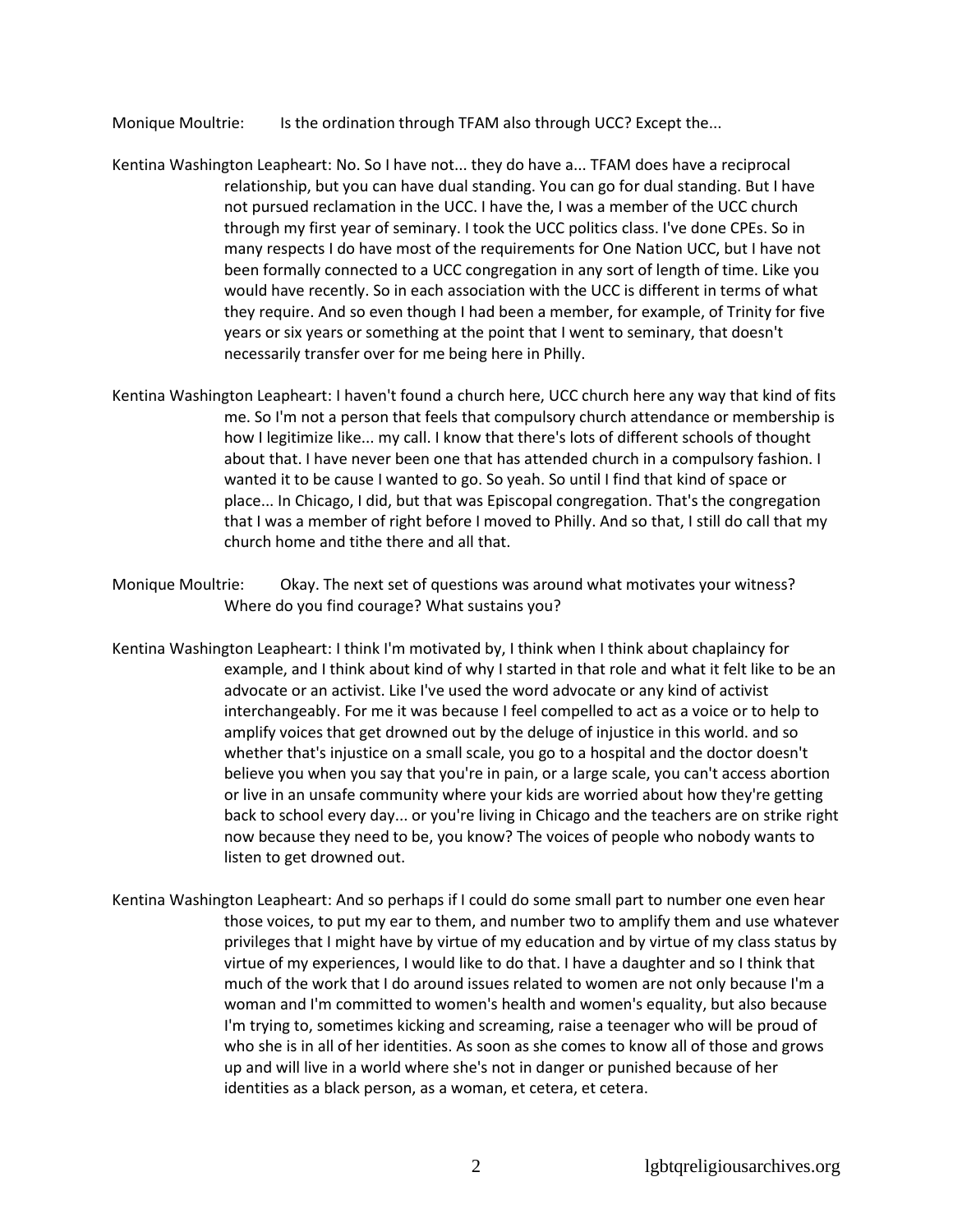- Kentina Washington Leapheart: And I know that's in a perfect world, right? But she will be an adult woman making adult woman decisions one day. And I would hope that she has all the information and that we've done best as we can to give her all that she needs and to try to create an environment for her to be able to do that from the depths of her own convictions. So yeah, I think that is a huge motivator. I think... Yeah.
- Kentina Washington Leapheart: I just think thinking about it, particularly when I think about women's health, my own health and challenges that I've had, challenges that my spouse has had and having to advocate for her, challenges that Sophia has had advocating for her. Like those are... My own family unit at minimum is what motivates me. And I know that, like I said, we live in relative privilege where, you know, when I show up in a hospital space or a healthcare space, folks don't expect me, and I'm like, this is my job, to advocate, right. And to be educated about this. And I know that, that everybody doesn't have that.

Kentina Washington Leapheart: So figuring out ways that I can participate in lessening that gap.

Monique Moultrie: So what sustains you in the midst of this never ending work?

- Kentina Washington Leapheart: Well, in terms of how I care for myself, I'm a big believer of separation of church and state. And when I say that, I mean boundaries are huge and I know that people kind of throw that terminology around, but I am not a workaholic. I have never been in any job that I've ever had, whether it was straight or otherwise. And so, Toni Morrison, when that article that she wrote the New Yorker about work or that essay, that story, it got kind of re- circulated right before she died. And people were like, wow, I really... That really resonated with me because I really feel that whatever work that I do, meaning work that I'm getting paid for or work that is secondary to the work that I'm trying to do to... create an environment in my household and in my family situation that is healthy and whole. And because I can't pour myself out into all of these other spaces that is not right at home and nothing is perfect. Right? But that is my most important work and I know that.
- Kentina Washington Leapheart: And I don't mean that in a way of saying that for people who... that I'm somehow more evolved or whatever. And on saying that, realizing that that's my most important work or that I'm my most important work when I say that it helps me to be able to have a balance because I don't, I have real fears about my child. For example, growing up and being like my mom was, all of these things and all of these places, but our household was a mess, And I've had lots of friends who grew up with high achieving ministry parents who were in ministry and were activists and were terrible parents or were terrible spouses.
- Kentina Washington Leapheart: My spouse and I talked about all the time, what good is it if we're out doing justice in the world, whatever that looks like, and we're not doing that in our own relationship. I don't think it has to be that you are a brilliant activist and a terrible spouse or a brilliant activist and a terrible parent, or a prolific pastor and a terrible... I think that there has to be some intentionality. I think that institutions, whether it's a church or a nonprofit or a university will own you or treat you like they own you unless you decide to say that that's not going to happen. And I don't say that to make it seem like it's easy, but I refuse to be owned.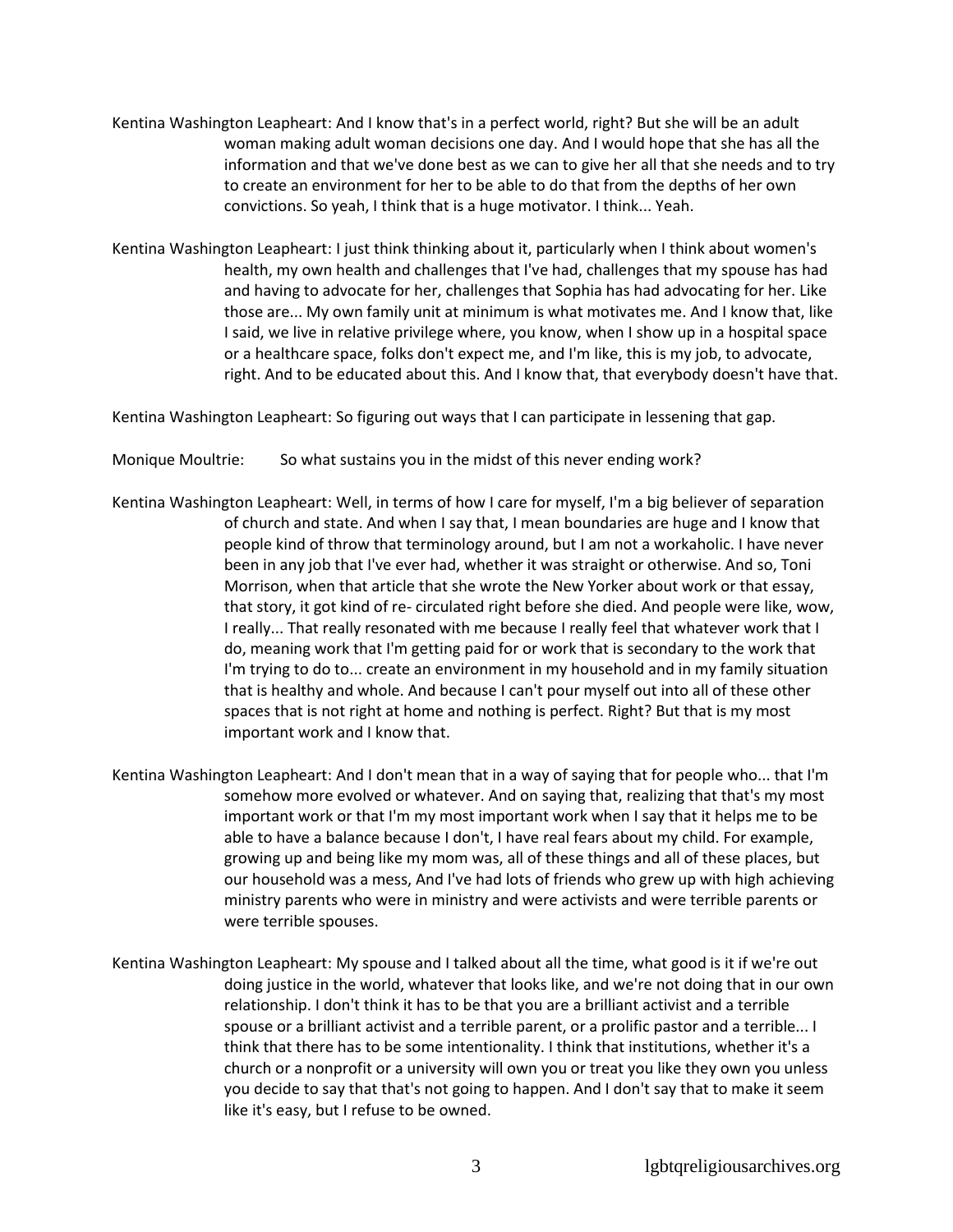Monique Moultrie: No, that's for real.

- Kentina Washington Leapheart: So I, what I am sustained by is having some clear boundaries. So I don't talk about work 24 hours a day. I tell my spouse I don't want to talk about work 24 hours a day,
- Monique Moultrie: She's very appreciative. She mentioned that in her interview.

Kentina Washington Leapheart: And that, cause sometimes...

- Monique Moultrie: She said that sometimes you will look at her like are you emailing?
- Kentina Washington Leapheart: When you're married to someone who is wired that way, who is a workaholic, and I don't say that in a negative way. It's just who she is, and you're not. You have to figure out kind of a balance. Right? Because it will be a situation where the constant necessity to work and the constant for us in particular, when we were both working in movement spaces, the constant having to be angry and outraged about the latest thing, like getting paid to do that. Right? And I'm like, I can't, I can't.
- Kentina Washington Leapheart: And it doesn't mean that there isn't something to be mad about every day, there is. But at some point you got to be like, I'm about to watch something on Netflix and eat this chicken wing and I'm not, I can't do this right now. And so I do, I turn off because not because, and that's a privilege space. Like I know that I have some privilege and being able to be like, I'm not doing this today. But I think that the social justice industrial complex requires you to constantly be outraged. And I know that for me or whatever my next move is in terms of my vocation, that's not something that I'm able to do for my own sense of mental health and wellbeing, as well as so that I can show up in a particular kind of way for my spouse or for my child and for my friends.
- Kentina Washington Leapheart: So I get sleep. Sleep is nonnegotiable for me. That's a sustaining thing. I think that not getting good sleep will kill you, or will contribute to that. I try to make sure that I'm making sure that I'm getting the rest and sometimes it takes a little negotiation when you're married to a night owl like I am, but people work it out, you know, trying to manage my stress.
- Kentina Washington Leapheart: I don't think I'm an extreme empath, but I do think that I have some qualities of that. And so I have to figure out ways to not absorb other people's stress as well as my own stress and cope with it just because stress will kill you. I just posted an article about that yesterday. So, those are the kinds of things... eating well. And when I say eating well, I don't mean like some crazy fad diet. I mean I eat what I want to eat and enjoying food, enjoying the process of cooking food or going to a nice restaurant eating food or whatever. Just the pleasure that comes from eating something that you really enjoy, that that brings me a lot. I volunteer with causes that matter to me. I get paid for it, but it's my way of giving back.
- Kentina Washington Leapheart: And then I talked about how my grandparents, grandmother on my father's side, you had me thinking how she planted a seed in me about the arts. And so